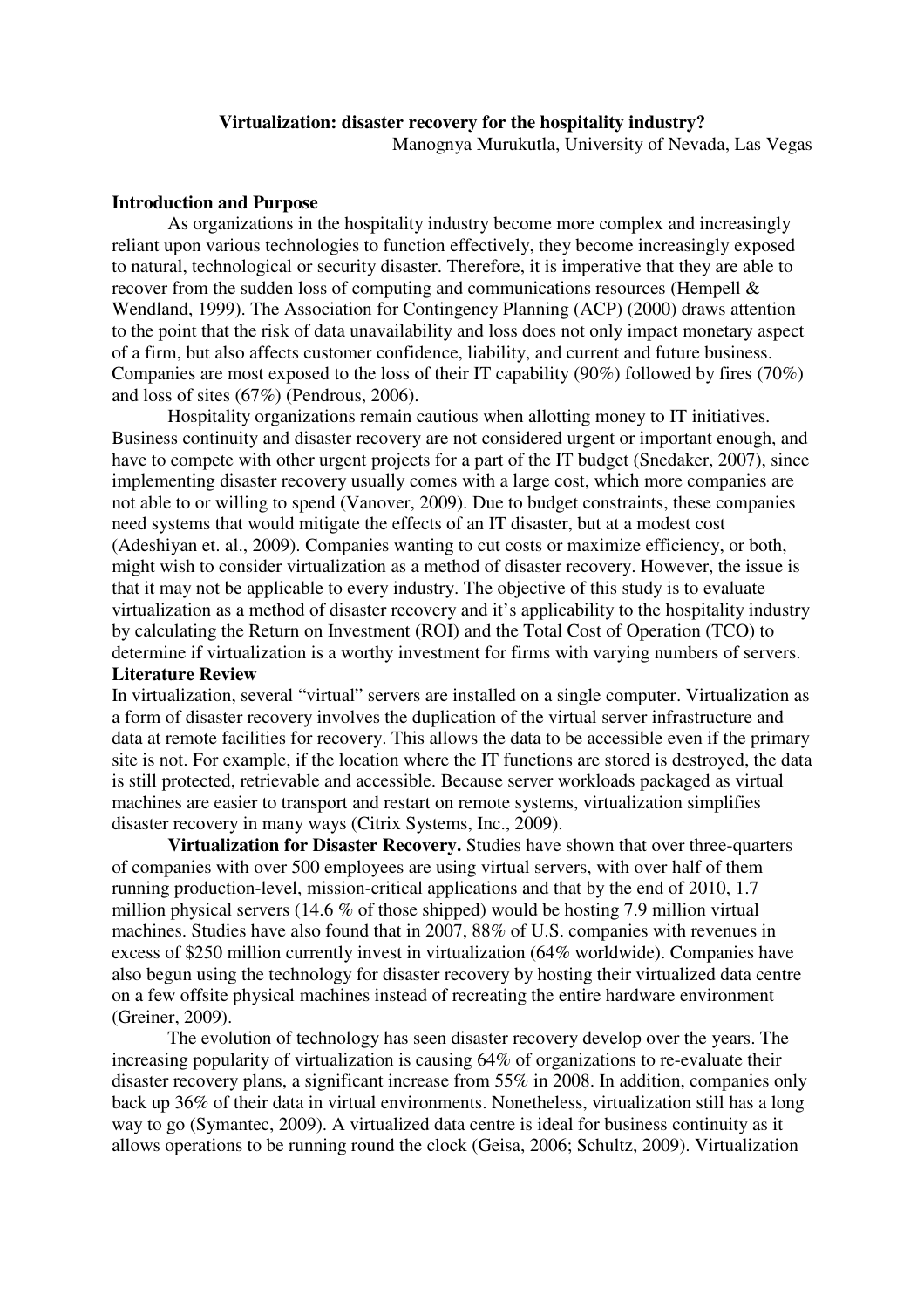also reduces long term hardware, software, maintenance, and operation costs (Geisa, 2006; Sellers, 2009).

On the hospitality front, virtualization is still a new technology. While other industries have embraced this technology with full force, and have seen it successful, the hospitality industry has still not embraced it. The Mandarin Oriental Hotel Group and the Intercontinental Hotel Group both praise virtualization. However, have yet to explore virtualization as a method of disaster recovery (Hotel Business, 2010). Marriott International, on the other hand, has revised its disaster recovery plan to include virtualization technology in 2009 (Silwa, 2008).

Nonetheless, Dorion (2010) predicts that virtualization as a method of disaster recovery will pick up in 2010. Virtualization vendors are making an effort to take virtualization to a new level by leveraging it with cloud computing as the driving force. And throughout the next year, it is expected that more IT organizations will be leveraging this maturing technology to further automate their disaster recovery capabilities (Dorion, 2010).

**Benefits of Virtualization.** Certain disaster recovery solutions are based on replication and failover, and often require a one-to-one pairing of production systems with disaster recovery systems, and result in interoperability issues with some server-based applications and the complexity of managing such a configuration. Therefore, these solutions are often not recommended or not possible to fail over multiple physical workloads to a single operating system instance running on standard server hardware. This results in organizations having to either purchase enough hardware for the disaster recovery site to handle production capacity, which can be very expensive and take up a lot of space, or choose not to protect certain systems, which can be very risky (Vanover, 2009; VMware, 2007).

Since virtualization gives companies flexibility with time, money and space (Matthew, 2008; VMware, 2007), many companies are currently evaluating the cost of having the work outsourced, and the expense of doing the work internally, which gives the firm flexibility to manage and test their disaster recovery processes instead of having to conform to the rigid time-frames of external parties, and addresses the increasing need for quicker response and recovery times. Marriott International, however, chose to manage its disaster recovery processes internally after evaluating the external and internal process from both an economic and an environmental standpoint. The company calculated that the 10-year cost of co-locating a new data centre at an underground facility would be cost neutral compared to its existing agreement for disaster recovery, and the opportunity to improve energy efficiency would bring significant savings, in addition to helping the company to achieve its environmental goals (Silwa, 2008).

Existing literature has shown that the primary appeal of virtual data centres is cost reduction. Therefore, due to the current economic climate, virtualization is being heavily promoted and, in some cases, initiatives to accelerate its implementation are in place. Server and Storage Virtualization have seen the following benefits (Barr, 2009; Marks, 2009; Matthew, 2008; Silwa, 2008; VMWare, 2007): reduction of equipment costs, reduction of software license fees, reduction of utility bills, freeing floor space, achieving a "greener" IT environment, leading to positive publicity and better, image for the company (Corporate Social Responsibility), providing a less expensive, and more reliable, disaster recovery capability, and reduction of the number of IT staff.

From an architecture standpoint the benefits of virtualization are plenty. Since less hardware and less expensive hardware is being used to do the same work, the better use of infrastructure results in operational efficiency, with 99.999% availability, and simplified management. The resulting performance can go up to 5 times the original performance for a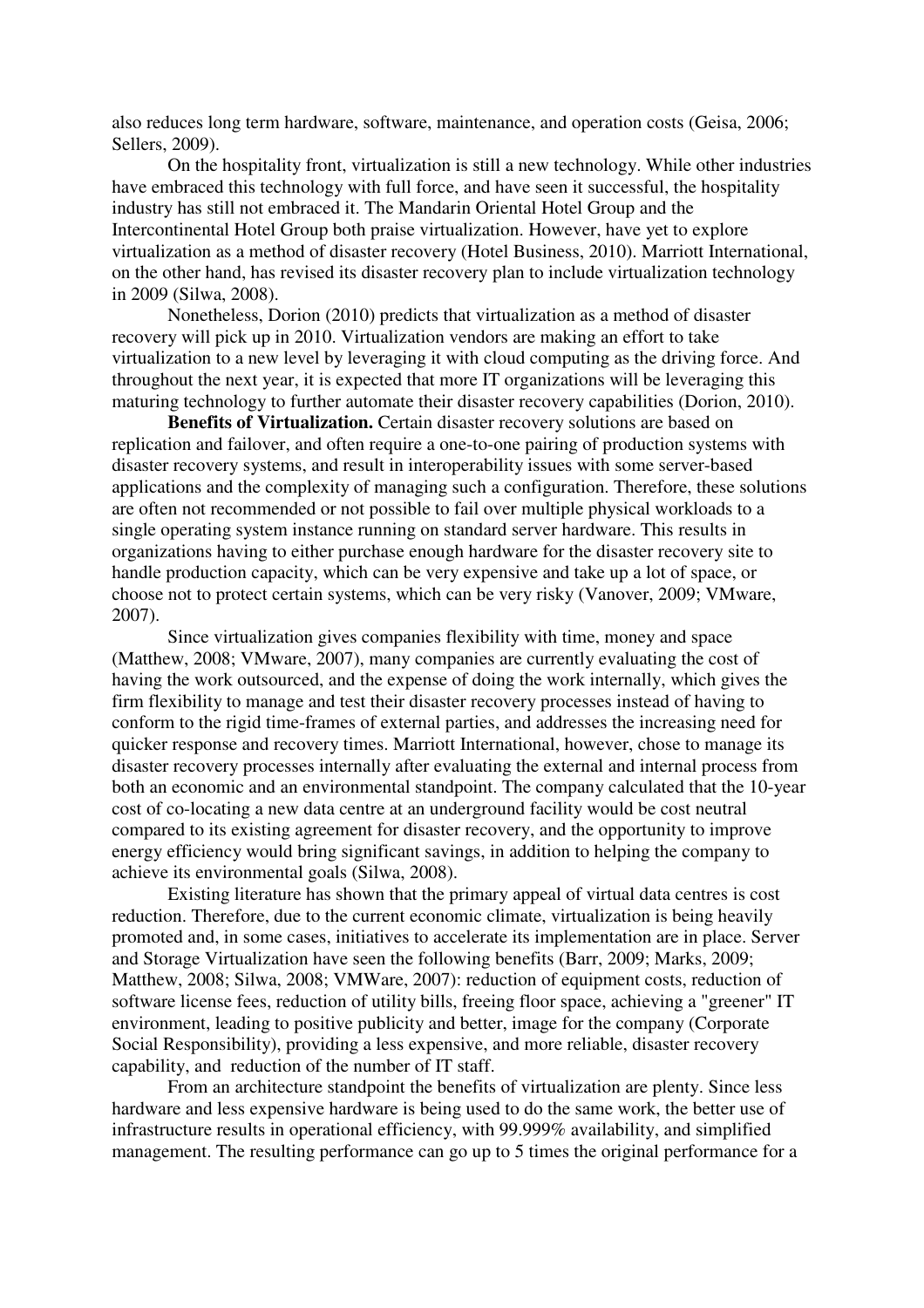third of the cost when a mid-range system is compared to a server farm that cost about \$3,000 a piece (Geisa, 2006).

If 10 of those low cost servers are placed in a virtualized resource pool, the result is 5 to 10 times the power of the most powerful mid-range system at a third of the cost. By virtualizing servers, companies not only save an incredible amount of money, but also have a much better architecture for availability and ongoing maintenance. In the event that one server needs to be brought down, it doesn't impact the others, and the IT department can add in and take out systems as needed to support the company's underlying architecture (Geisa, 2006). In addition, if an application crashes, it affects only one virtual machine and not the entire server (Marks, 2010).

As a method of disaster recovery, virtualization is cheaper and more cost effective than other methods of disaster recovery, which usually demand a huge upfront cost. In addition, since virtualization reduces storage by up to 40%, in comparison to other methods of disaster recovery, which at least double storage, virtualization also sees a reduction in storage costs. Virtualization takes care of data storage and data protection issues at the same time. As such, instead of spending a separate amount of data storage, and disaster recovery, with virtualization, both functions are achieved at a lower cost. Furthermore, as a method of disaster recovery, virtualization is easier to manage and more flexible as well (Vanover; Mello,Jr., 2009). Finally, the use of virtualization results in 85% improvement in recovery time from unplanned downtime. This makes it ideal for disaster recovery over other methods VMware, 2009).

**Disadvantages of Virtualization.** Gartner, a research firm, stated that the "overall virtualization market is expected to reach a healthy \$1.7 billion by the end of the year". This is probably due to companies looking for ways to save costs, and protect data in a time where economic instability and security risks are high. However, even the best of technology can be expected to run into some difficulties. Many of the organizations that have installed virtualization have begun to encounter unforeseen challenges that are holding up further adoption across the infrastructure and, in some cases, even keeping current projects from delivering the value initially expected. According to a survey of 120 IT decision makers conducted by Network Instruments at Interop this year, 55 % reported experiencing more problems than benefits from virtualization. Some of the issues stated were higher than expected implementation costs. Of those surveyed, 4-7 % said implementation costs were too high, 59 % reported that they faced virtualization management issue because their organizations lacked the experience to appropriately manage the technology, and 27 % said the lack of visibility and tools to manage virtualization was their biggest troubleshooting challenge in virtual environments(Chikowski; Dubie, 2009).

While every method of disaster recovery faces implementation costs and management issues, virtualization faces a set of issues that are exclusive to virtualization itself, such as extra security issues. Due to the chance of an attack through a compromised virtual machine, the underlying operating system's security requires extra attention, and caution in permissions and access it grants to the hosted virtual machines. Through accessing one virtual machine, hackers are easily able gain access to the entire network (Marks, 2009; Matthew, 2008; Tiller, 2006). Furthermore, overloading the server with too many applications results in downtime as well (Gittlen, 2010).

In addition to software issues and security loopholes, hardware failure also poses a likely threat to a virtual environment. In the event that the physical machine failed, all the virtual machines and servers hosted by that machine would be affected. In comparison, in a non-virtual environment, the failure of one server would not result in a failure or disruption in the functioning of the other servers. Additionally, when dealing with virtual machines, it is critical that proper operation procedures are established, system details are documented,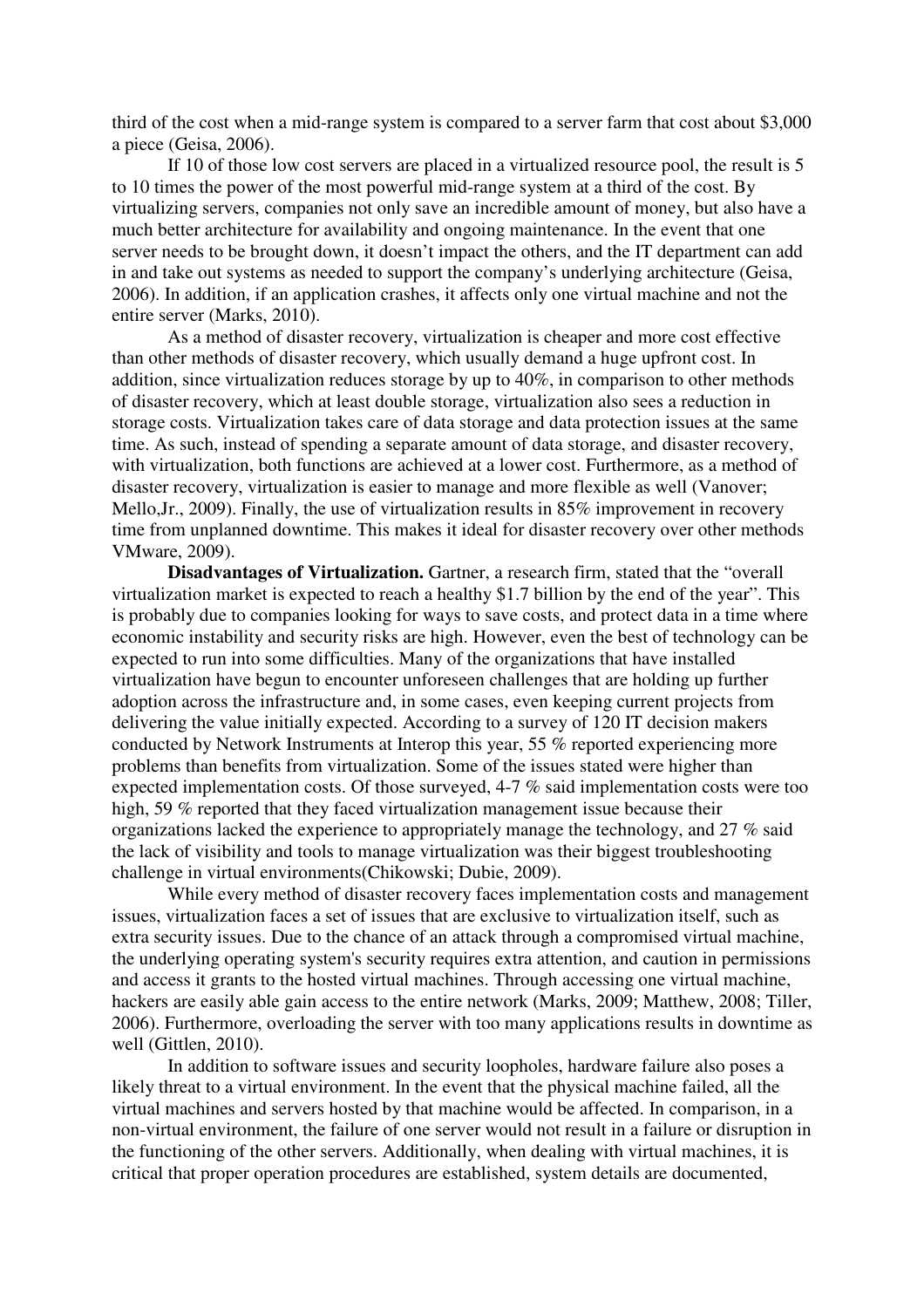correct permissions are set, recovery plans are in place and patching is up-to-date. The failure to do so will result in many problems, increasing costs and downtime (Marks 2009; Matthew, 2008).

Virtualization is not applicable for everybody (GSS America; Marks, 2009). The point of virtualization is to maximize potential capacity. However, in attempting to do so, many companies overload the server, resulting in downtime, IT failure and increased costs. One the other hand, running several servers at partial capacity might work out to be cheaper (Gittlen, 2010; Marks, 2009;). Most companies have fewer than six servers in their companies and are not running high-growth, high-storage-type applications and as such, would not realise the benefits of virtualization (Marks, 2009).As utilization increases, the cost of managing servers may stay the same or increase as organizations implement technologies they are unfamiliar with (Chickowski, 2009). Implementing virtualization with false expectations is also a cause of management failure and increased costs, as well as project failure (Gittlen, 2010).

Furthermore, it is absolutely necessary to engage in capacity planning and testing phases as this helps to determine the appropriate physical-to-virtual server ratio for the company's environment. However, most organizations fail to do this. Applications with higher utilization rates, greater security risks, and increased performance and availability demands compete for bandwidth, memory, CPU and storage resulting in a server overload, which results in system crashes, which in turn, increases downtime. Even on machines with two quad-core processors, there is a chance for network bottlenecks and performance hits as all the applications fight a common pool of resources. If the physical-to-virtual ratios are overestimated, the result is a need for more server hardware, rack space, cooling capacity and power consumption all of which cost money (Gittlen, 2010).

**How Much Does Virtualization Really Cost?** Depending on the requirements of the company, the software and hardware and server location, the price of a virtual server varies. The total price factors in the licensing fees, the cost of management infrastructure, the total cost of servers, network and storage, data centre space, power and cooling and cost per application. Taneja Group Technology Analysts found that the price for  $51 - 53$  virtual machines could be between \$143,994 and \$174, 413, depending on the supplier (The Taneja Group Technology, Inc., 2009). For a small business with 50 users and 20 virtual machines, and 3 year support, virtualization could cost from \$2,639.75 to \$199, 645 (Citrix, 2009; Microsoft; VMWare 2010;).

Virtualization is not a one size fits all approach to disaster recovery. Depending on the size of the organization, initial purchase may be very expensive. However, IT professionals should consider that they are adding services and functionality, and these should be compared to the initial costs of providing the same upgrades in the current environment. Money will also be saved as less will be spent on physical servers. If the additions and benefits of the project are understood, long-term savings and potential short-term savings will be quite evident (Worthington, 2009). In addition, virtualization is an effective method of disaster recovery, if managed carefully, and a company's data storage and data security costs can be merged, thus increasing potential savings as well as increasing efficiency and ease of management.

Nonetheless, industry requirements, and the company's size and needs have to be considered when making the decision to implement virtualization as a method of disaster recovery. While disaster recovery is critical to companies in the Hospitality Industry, whether virtualization would be a suitable method of disaster recovery is yet to be explored. This study will examine the suitability of virtualization as a method of disaster recovery in the Hospitality Industry.

**Methodology**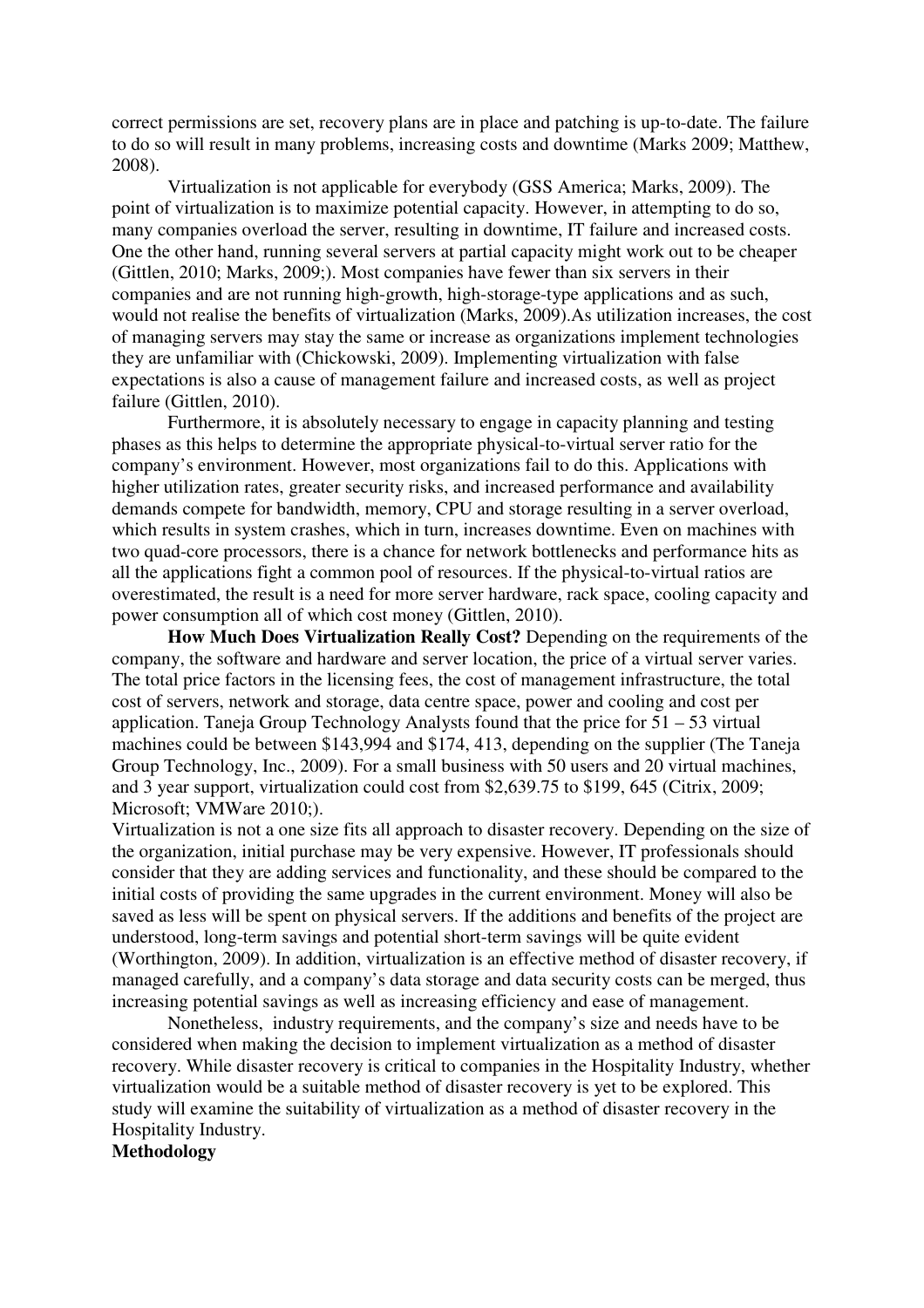Total Cost of Ownership (TCO) is a methodology for analyzing IT or other enterprise costs. It is the total cost of packaging, maintaining, delivering, and supporting the enterprise applications over a defined period of time. TCO/ROI analysis gives the customers an estimate of quantifiable business benefits that can be expected from an investment (VMware, 2009). In this section, the Return on Investment (ROI) and the Total Cost of Operation (TCO) will be calculated using the Alinean TCO/ROI Calculator and analyzed to determine if virtualization is a worthy investment for firms with varying numbers of servers. The Alinean TCO/ROI calculator is used by IT executives to present a business case to the senior decision makers in their companies. Deciding to invest in a technology is a difficult and very involved process. In addition, companies are very guarded about their internal affairs, and there is no way to get any insight into how investing in certain technologies might help to improve a company's current standing. Without any comparison, or evidence of how a certain technology might be beneficial, managers are unwilling to allocate budgets to a purchase. Since there is no way to determine the outcomes, managers are often unsure if investing in technology is worth their budgets. As such, the Alinean TCO/ROI Calculator is used to forecast benefits and savings, so that IT personnel can get an idea of the investment might affect them. The calculator uses industry data to provide a neutral, objective perspective to aid in decision-making.

The metrics are tuned for the hospitality industry, location and size to best represent average metrics, and include typical costs for servers, desktops, networking, storage, salaries, power, Datacentre space and services. Pricing information is provided by VMware (VMware, 2009). The generalized data was then compared to more specific data collected from five properties of different sizes in terms of number of rooms and revenue. Through personal communication with the IT managers of the properties, a profile of, and their concerns regarding, their IT environment has been gathered to see if virtualization would be a suitable method for the hotel. The discussions were conducted keeping in mind the conclusions of the literature review, that virtualization is not a one-size-fits-all method, and that the size of a firm is a determinant in the applicability of virtualization.

The scope of this analysis revolves around data centre virtualization and management. The total cost of ownership is calculated based on the number of servers to be virtualized, between five and 20. Eric Lingren, International Accounts Manager of FatPipe Networks, stated (2010, personal communication) that while there are companies which do not host any servers, there is no way they can store information internally. If a company is hosting its own email, it will need an exchange server, if it is hosting a database (and most companies have at least two), it will need an SQL server, and if it is hosting multiple facilities(like order taking), it will need a specialized server, etc. Most hotels would have at least five servers, as they engage in all of the above mentioned functions.

There are no known limitations with the tool in terms of data and applicability. It is designed to provide a TCO analysis comparing a company's current environment to a virtualized VMware environment. By answering a few questions related to the existing environment, assumptions are made to determine current costs and projected savings with virtualization.

#### **Results**

The data collected through the use of the TCO/ROI calculator has been tabulated:

#### Table 1

*Business Continuity with Virtualization – Savings and Investments* 

|                                        | 5 Servers | 10 Servers | 15 Servers | 20 Servers |
|----------------------------------------|-----------|------------|------------|------------|
| Total DR infrastructure and management |           |            |            |            |
| savings                                | 47.974    | 144,994    | 249,629    | 317,074    |
| Total risk reduction savings           | 2,160     | 12,000     | 22,500     | 36,480     |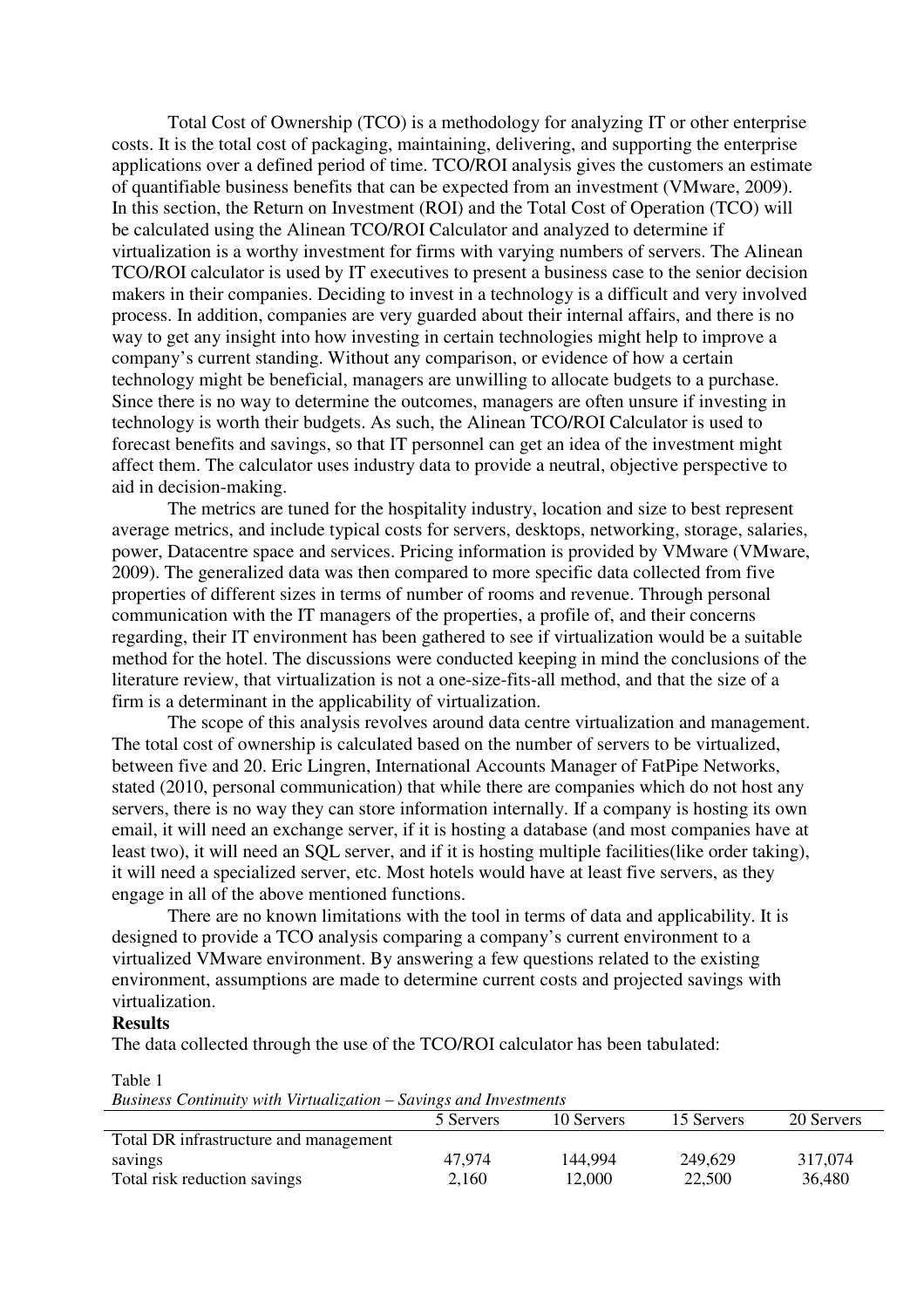| Total investment                                                                                        | 40.884 | 46,248 | 46,248 | 68,093 |
|---------------------------------------------------------------------------------------------------------|--------|--------|--------|--------|
| <i>Note.</i> Results over five years as calculated by the VMware TCO/ROI Calculator powered by Alinean. |        |        |        |        |

In \$.

From the calculations, it can be seen that virtualization does present many savings (see Table 1). Due to "combining" several servers into one machine, the hardware required for virtualization is heavily reduced. In addition, since software comes with a specific code, and because of copyright issues, it is impossible to use one for all the machines. With virtualization however, one program software applies to all the virtual machines. Therefore, it reduces infrastructure costs and investment costs (see Table 1). "Risk" refers to the project losses, should the technology fail. With virtualization, risk is reduced, as server downtime is largely minimized due to concurrent accessibility from another location. In addition, data loss is minimized as well, as the stored and incoming data is easily retrievable even if the servers at the main location are down. The management of the technology is also less complex. Once the codes are set and the technology is customized to the company's needs, any changes thereafter are easily executable. Only one machine is being updated or altered, and as such, only one set of the required software are needed. Table 2

|                                                                                                               | 5 Servers | 10 Servers | 15 Servers | 20 Servers |  |
|---------------------------------------------------------------------------------------------------------------|-----------|------------|------------|------------|--|
|                                                                                                               |           |            |            |            |  |
| Overall ROI                                                                                                   | 23        | 240        | 488        | 419        |  |
| Internal Rate of Return (IRR)                                                                                 | 11        | 98         | 180        | 178        |  |
| Note. Results over five years as calculated by the VMware TCO/ROI Calculator powered by Alinean.<br>In $\%$ . |           |            |            |            |  |
| Table 3<br>Business Continuity with Virtualization – Projected Payback Period                                 |           |            |            |            |  |

*Business Continuity with Virtualization – ROI and IRR*

| Servers |       | $\sim$ $\sim$ | $\overline{\phantom{0}}$ | ົ<br>$\angle U$ |
|---------|-------|---------------|--------------------------|-----------------|
| Time    | (1/1) | . .           |                          | -               |

Note. Results over five years as calculated by the VMware TCO/ROI Calculator powered by Alinean. In months.

While the IRR and ROI (see Table 2) increase with a higher number of servers, and the projected payback period (see Table 3) decreases with a higher number of servers, the benefits of virtualization are visible from five servers itself, with a 23% Return on Investment and 11% Internal Rate of Return when virtualization is applied to five servers. Since the returns cannot be calculated in terms of revenue generated, the calculator uses savings generated instead. The calculator does a general comparison of the expenditures of each method of disaster recovery to arrive at the savings achieved through virtualization. However, it appears that virtualization is optimal for companies with at least ten servers, as can be inferred from the tables above. The total investment in virtualization appears to be directly proportional to the total Disaster Recovery infrastructure and management savings and total risk reduction savings (see Table 1) as well as ROI and IRR (see Table 2), hence, companies benefit in the long run, despite the initial investment. Table 4

*How Virtualization Achieves These Benefits – Servers*

| Servers for DR Before Virtualization |  |  |
|--------------------------------------|--|--|
| Servers for DR After Virtualization  |  |  |

Note. Results over five years as calculated by the VMware TCO/ROI Calculator powered by Alinean.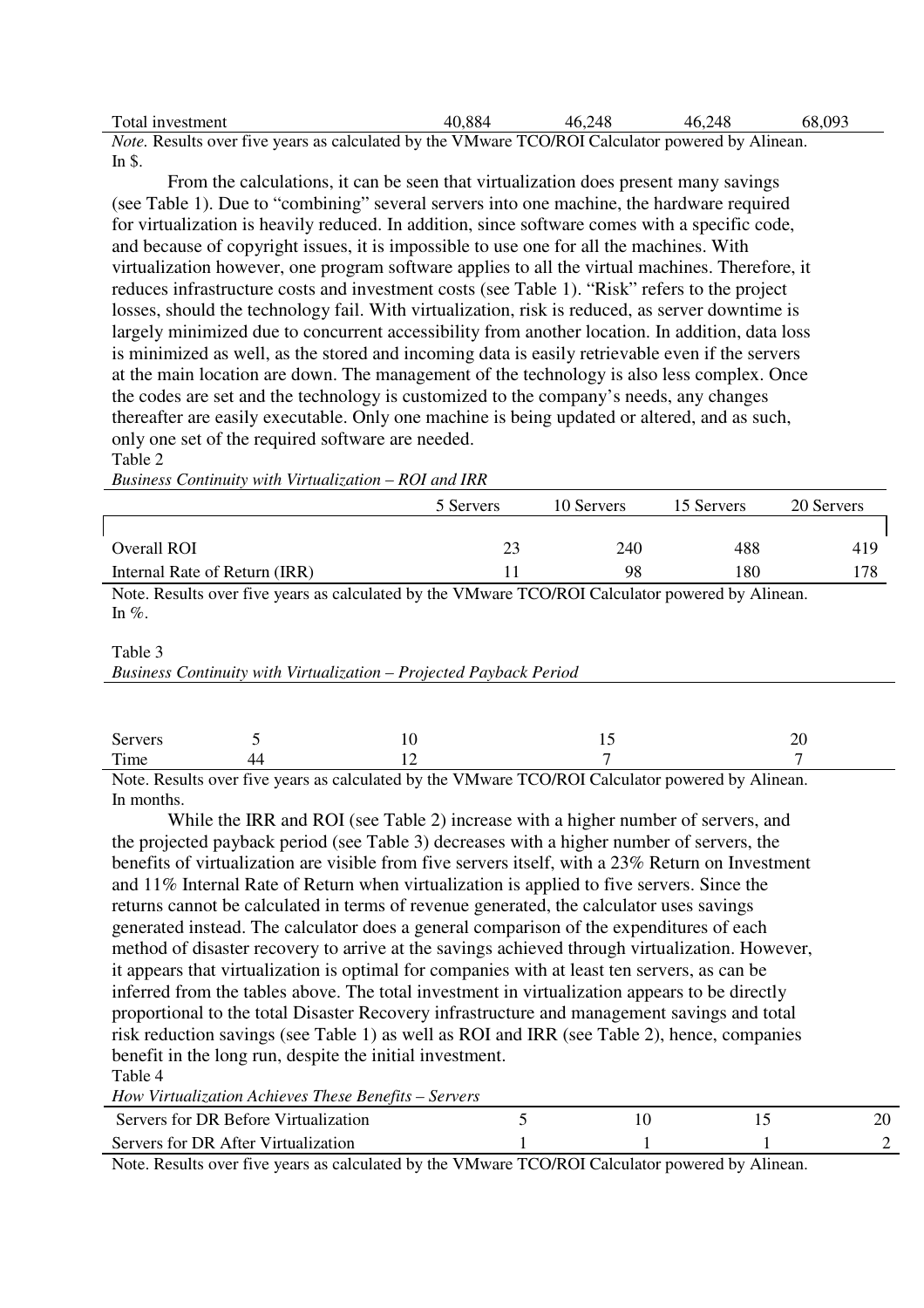Each machine has the ability to function optimally while hosting up to 15 servers, far more than what it is being used for in many organizations today. This increase in machine efficiency through the integration of several machines into one reduces the need for numerous physical servers for every function. Virtualization results in a drastic reduction of physical servers (see Table 4).

Table 5

*How Virtualization Achieves These Benefits – Labour Costs and Recovery Time*

|                            | 5 Servers | 10 Servers | 15 Servers | 20 Servers |
|----------------------------|-----------|------------|------------|------------|
| Reduce in labour costs     | 42.50     | 68.70      | 78.80      | 76.40      |
| Reduction in recovery time |           | 76.90      | 73.50      | 72.40      |

Note. Results over five years as calculated by the VMware TCO/ROI Calculator powered by Alinean. In  $\%$ .

With fewer servers to manage, and with an increased ease of management, fewer employees need to be maintaining the servers. This helps to mitigate unnecessary labour costs, and employees can be relocated to more critical areas of operation. Since data can be retrieved in minimal time, from any location, reduction time is greatly reduced as compared to the current method of disaster recovery used by many hotels, which is, storing data in tapes in an off site location.

Table 6. *How Virtualization Achieves These Benefits – IT Productivity*

| Improve annual IT productivity equivalent to hiring N additional Resources                     |  |  |     |  |  |  |
|------------------------------------------------------------------------------------------------|--|--|-----|--|--|--|
| Servers                                                                                        |  |  |     |  |  |  |
| Productivity                                                                                   |  |  | 0.6 |  |  |  |
| Note Results over five years as calculated by the VMware TCO/ROI Calculator powered by Alinean |  |  |     |  |  |  |

Note. Results over five years as calculated by the VMware TCO/ROI Calculator powered by Alinean. Units in FTEs.

Since the number of servers are reduced, fewer have to be maintained and monitored, and any updates or changes that have to be made are made on just one server to be applicable to all the virtual servers. Therefore, employee attention is not divided, and this leads to increase in productivity.

#### Table 7

*How Virtualization Achieves These Benefits – Energy Consumption* 

| Reduce annual energy consumption                                                                                                                                                                                                                                                                                                   |                      |             |                    |  |  |  |
|------------------------------------------------------------------------------------------------------------------------------------------------------------------------------------------------------------------------------------------------------------------------------------------------------------------------------------|----------------------|-------------|--------------------|--|--|--|
| Servers                                                                                                                                                                                                                                                                                                                            |                      |             |                    |  |  |  |
| Reduction of energy consumption                                                                                                                                                                                                                                                                                                    |                      |             |                    |  |  |  |
| $\mathbf{M}$ $\mathbf{N}$ $\mathbf{N}$ $\mathbf{N}$ $\mathbf{N}$ $\mathbf{N}$ $\mathbf{N}$ $\mathbf{N}$ $\mathbf{N}$ $\mathbf{N}$ $\mathbf{N}$ $\mathbf{N}$ $\mathbf{N}$ $\mathbf{N}$ $\mathbf{N}$ $\mathbf{N}$ $\mathbf{N}$ $\mathbf{N}$ $\mathbf{N}$ $\mathbf{N}$ $\mathbf{N}$ $\mathbf{N}$ $\mathbf{N}$ $\mathbf{N}$ $\mathbf{$ | $1.11.1$ $\sqrt{10}$ | TCAONCI 1 1 | $\lambda$ 1.<br>11 |  |  |  |

Note. Results over five years as calculated by the VMware TCO/ROI Calculator powered by Alinean. Units in kWatts.

A reduction in servers leads to lesser energy consumption. It also leads to lesser energy being used to cool the servers. As such, virtualization leads to reduced energy consumption, and therefore, reduced energy costs. Table 8

*How Virtualization Achieves These Benefits – Carbon Emissions*

| Reduce annual carbon emissions                      |  |                                                                                                                                                                                                                                                                                                                                                                                      |                      |          |  |  |
|-----------------------------------------------------|--|--------------------------------------------------------------------------------------------------------------------------------------------------------------------------------------------------------------------------------------------------------------------------------------------------------------------------------------------------------------------------------------|----------------------|----------|--|--|
| Servers                                             |  |                                                                                                                                                                                                                                                                                                                                                                                      |                      | 20       |  |  |
| Reduction of emissions                              |  |                                                                                                                                                                                                                                                                                                                                                                                      | 4 <sub>4</sub>       |          |  |  |
| $\mathbf{M}$ $\mathbf{N}$ $\mathbf{M}$ $\mathbf{M}$ |  | $\overline{1}$ $\overline{1}$ $\overline{1}$ $\overline{1}$ $\overline{1}$ $\overline{1}$ $\overline{1}$ $\overline{1}$ $\overline{1}$ $\overline{1}$ $\overline{1}$ $\overline{1}$ $\overline{1}$ $\overline{1}$ $\overline{1}$ $\overline{1}$ $\overline{1}$ $\overline{1}$ $\overline{1}$ $\overline{1}$ $\overline{1}$ $\overline{1}$ $\overline{1}$ $\overline{1}$ $\overline{$ | $T A \cap T A$<br>11 | $\cdots$ |  |  |

Note. Results over five years as calculated by the VMware TCO/ROI Calculator powered by Alinean. Units in tons.

A reduction is servers leads to lesser carbon emissions. As such, virtualization is a greener technology.

Table 9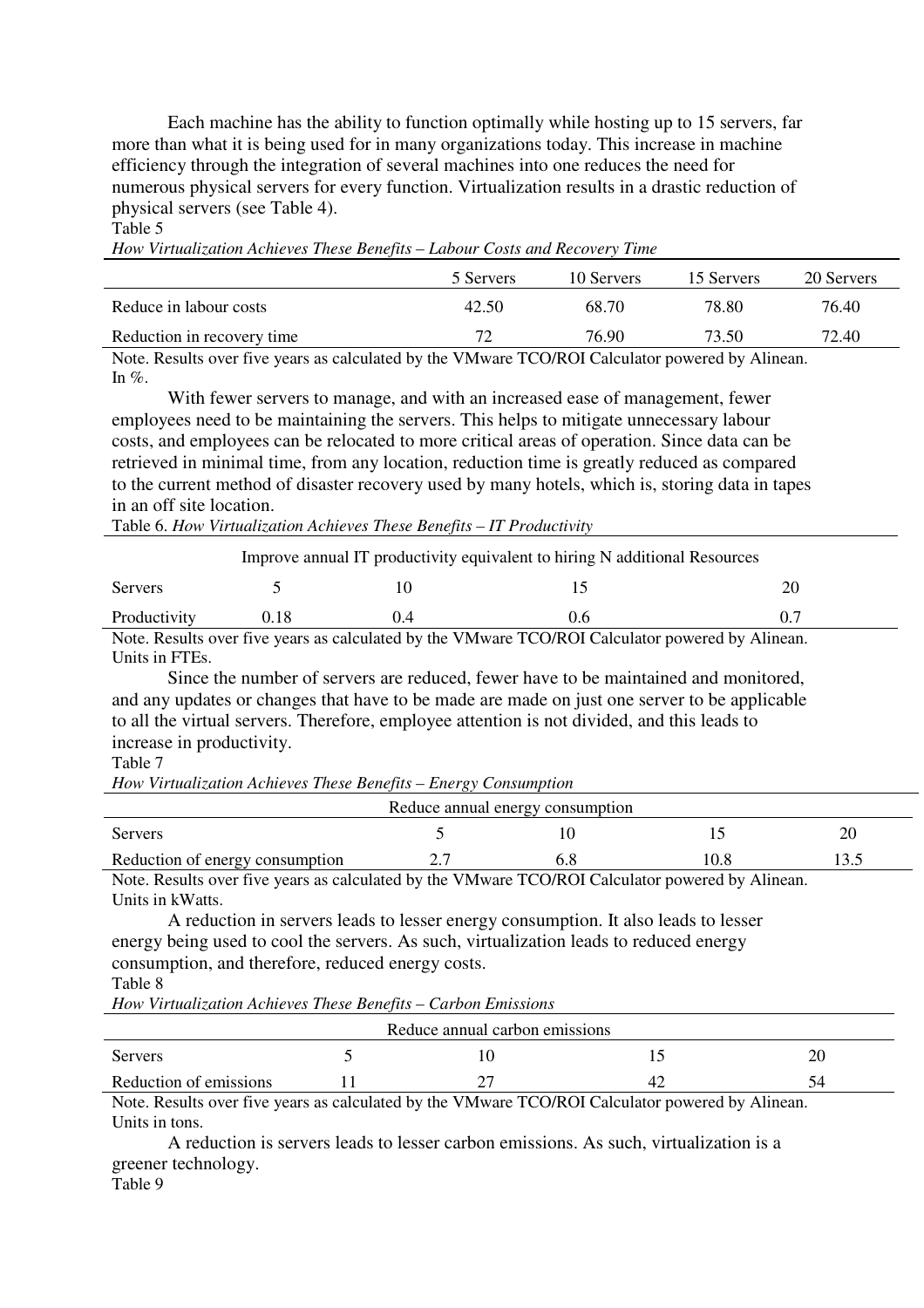*How Virtualization Achieves These Benefits – Data Centre Space Savings* 

|                        | Data centre space savings |                                                                                                                                                                                                                                                                                                                                                                                                                                                                                            |    |
|------------------------|---------------------------|--------------------------------------------------------------------------------------------------------------------------------------------------------------------------------------------------------------------------------------------------------------------------------------------------------------------------------------------------------------------------------------------------------------------------------------------------------------------------------------------|----|
| <b>Servers</b>         |                           |                                                                                                                                                                                                                                                                                                                                                                                                                                                                                            | 20 |
| Space savings          |                           | ن ر                                                                                                                                                                                                                                                                                                                                                                                                                                                                                        | ັ້ |
| $\mathbf{v}$<br>$\sim$ |                           | $\blacksquare$ $\blacksquare$ $\blacksquare$ $\blacksquare$ $\blacksquare$ $\blacksquare$ $\blacksquare$ $\blacksquare$ $\blacksquare$ $\blacksquare$ $\blacksquare$ $\blacksquare$ $\blacksquare$ $\blacksquare$ $\blacksquare$ $\blacksquare$ $\blacksquare$ $\blacksquare$ $\blacksquare$ $\blacksquare$ $\blacksquare$ $\blacksquare$ $\blacksquare$ $\blacksquare$ $\blacksquare$ $\blacksquare$ $\blacksquare$ $\blacksquare$ $\blacksquare$ $\blacksquare$ $\blacksquare$ $\blacks$ | .  |

Note. Results over five years as calculated by the VMware TCO/ROI Calculator powered by Alinean. Units in sqmetres.

Fewer servers take up lesser space. Therefore, data centers can be small. This reduces costs as lesser storage space s required.

# Table 10

*How Virtualization Achieves These Benefits – Labour Productivity* 

| Improve provisioning and update labour productivity saving |                   |  |                                |          |  |  |
|------------------------------------------------------------|-------------------|--|--------------------------------|----------|--|--|
| Servers                                                    |                   |  |                                |          |  |  |
| Productivity savings                                       |                   |  |                                |          |  |  |
| $\mathbf{M}$ $\mathbf{R}$                                  | $1 \t1 \t11 \t11$ |  | $T(A)$ $A$ $A$ $A$ $A$ $A$ $A$ | $\cdots$ |  |  |

Note. Results over five years as calculated by the VMware TCO/ROI Calculator powered by Alinean. Units in person hours/yr.

Reduction of the number of servers reduces the capital costs for DR infrastructure and operation costs, labour costs for DR site server management, annual energy consumption and data centre space costs (See Tables  $5 - 10$ ). Furthermore, due to the fact that there are lesser servers to manage, labour productivity increases. Additionally, IT productivity increases because each server that is in use is being utilized to its maximum potential. When comparing five to 15 servers, the benefits are clearly visible.

Though the organizations were willing to discuss their progress in IT disaster recovery, they requested confidentiality. With due respect to the organizations' request for anonymity, none are identified within the study. The information gathered has been tabulated: *Company IT Infrastructure*

|                  | Property A             | Property B           | Property C                   | Property D                       | Property E        |
|------------------|------------------------|----------------------|------------------------------|----------------------------------|-------------------|
| Type of Property | Serviced<br>apartments | Independent<br>hotel | Multinational<br>hotel brand | Multinational<br>hotel brand     | Boutique<br>Hotel |
| Turnover (S\$)   | $>10$ mil              | $>10$ mil            | Undisclosed                  | $1 \text{ mil} - 10 \text{ mil}$ | Undisclosed       |
| No. Of Rooms     | 900                    | 511                  | 393                          | 319                              | 80                |
| No. Of Servers   | >20                    | $15-20$              | $15-20$                      | $10-15$                          | $\theta$          |

Note. Information gathered through personal communication with the IT managers and General Managers of 5 properties in Singapore.

All properties, except for Property E, have more than 15 servers, which is above the optimal point for virtualization. The General Manager of Property E stated that boutique hotels do not have any servers or even IT disaster recovery plans because most of their IT functions are outsourced. From this data, it can be inferred that all of the respondents represent small to large sizes in terms of turnover and number of rooms, within the Singaporean context.

The literature review and the information gathered through personal communication were consistent in that IT personnel consider costs as one of the key decision criteria. Based on the study we can see that the benefits of virtualization accrue to all properties which in which IT functions are not outsourced. The TCO/ROI analysis is key to presenting the business case to upper management and justifying the acquisition of virtualization as an appropriate solution. It will help to develop a successful strategic, value-based business case  $t^{\alpha}$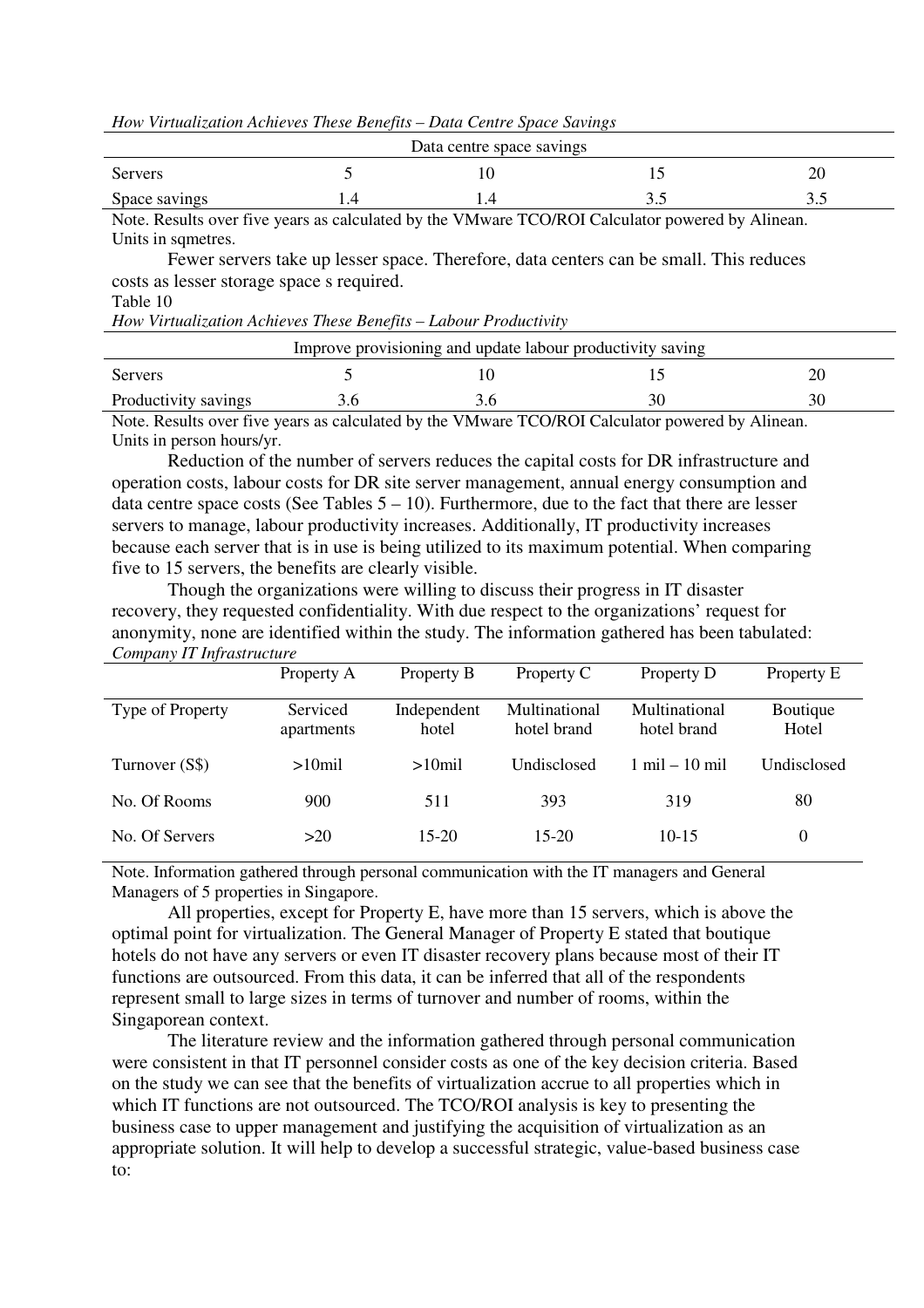- a) increase the sense of urgency and convince the decision-makers that investment is a priority.
- b) Show a long-lasting, predictable, and positive business impact.

# **Conclusion and implications**

Despite the belief that virtualization may not be a feasible, economical or practical approach to disaster recovery for all companies, due to size being a major consideration, the results gathered through personal communication and calculation of the ROI/TCO show that the size of an organization is irrelevant. Except where IT is outsourced, there is a business case for virtualization. The key factor in determining if virtualization is appropriate is the number of servers. The number of servers hosted by a company is not dependent on the size of the company, but rather, the number of applications the company needs to function. Since the minimum number of applications a regular business needs to operate is five, and virtualization is a better option than other methods of disaster recovery in terms or cost, efficiency, productivity and ease of management, as well as sustainability and increased speed of recovery, it makes sense for companies in the hospitality industry to invest in virtualization as a method of disaster recovery.

The TCO/ROI calculator supports the literature review in stating that virtualization is beneficial to a company in the hospitality industry and shows that virtualization is in fact cost effective due to cheaper technology and a promotion savings through more efficient use of energy, storage space, labor required to operate the machinery, increased employee productivity, and a reduction of the licence fees for the equipment. Virtualization also has positive managerial implications. Reduction in the number of servers makes maintenance and management easier. This increases productivity and the staff can focus on other areas that may be more critical. Furthermore, since the staff is also greatly reduced, the supervision required by the management is reduced also, resulting in increased productivity and efficiency.

# **Limitation and Recommendations**

All the properties evaluated, except Property E, were suitable for the implementation of virtualization. Further research on hotels that fall into the same category as Property E must be conducted before providing conclusive recommendations for its disaster recovery purposes. It is recommended that cloud computing (a technology used to access services offered on the Internet) be explored, specifically for accommodation that falls into the categories of motels, hostels, boutique hotels and bed and breakfasts, which are beyond the scope of this paper, and for companies that do not have servers and applications at all to store their data.

#### **References**

(2007). Internet Bookings Taking Over, Say Gulliver Ireland. *Hospitality Ireland*, (39), 9. Retrieved from

http://ezproxy.library.unlv.edu/login?url=http://search.ebscohost.com/login.aspx?dire ct=true&db=hjh&AN=27696729&site=ehost-live

- (2010, March 2). Htng shows hotel companies way to future is in the 'clouds.'. Retrieved from http://www.hotelbusiness.com/hb/links/news/news.asp?ID=37730
- Abel, R. (n.d.). *It Disaster recovery glossary of terms*. Retrieved from http://www.continuitycentral.com/DRGlossaryofTerms.pdf
- Adams, B. (2004). Hotel companies' pushing of brand sites leads to meteoric growth in bookings. *Hotel & Motel Management*, *219*(17), 1-51. Retrieved from http://ezproxy.library.unlv.edu/login?url=http://search.ebscohost.com/login.aspx?dire ct=true&db=hjh&AN=14636729&site=ehost-live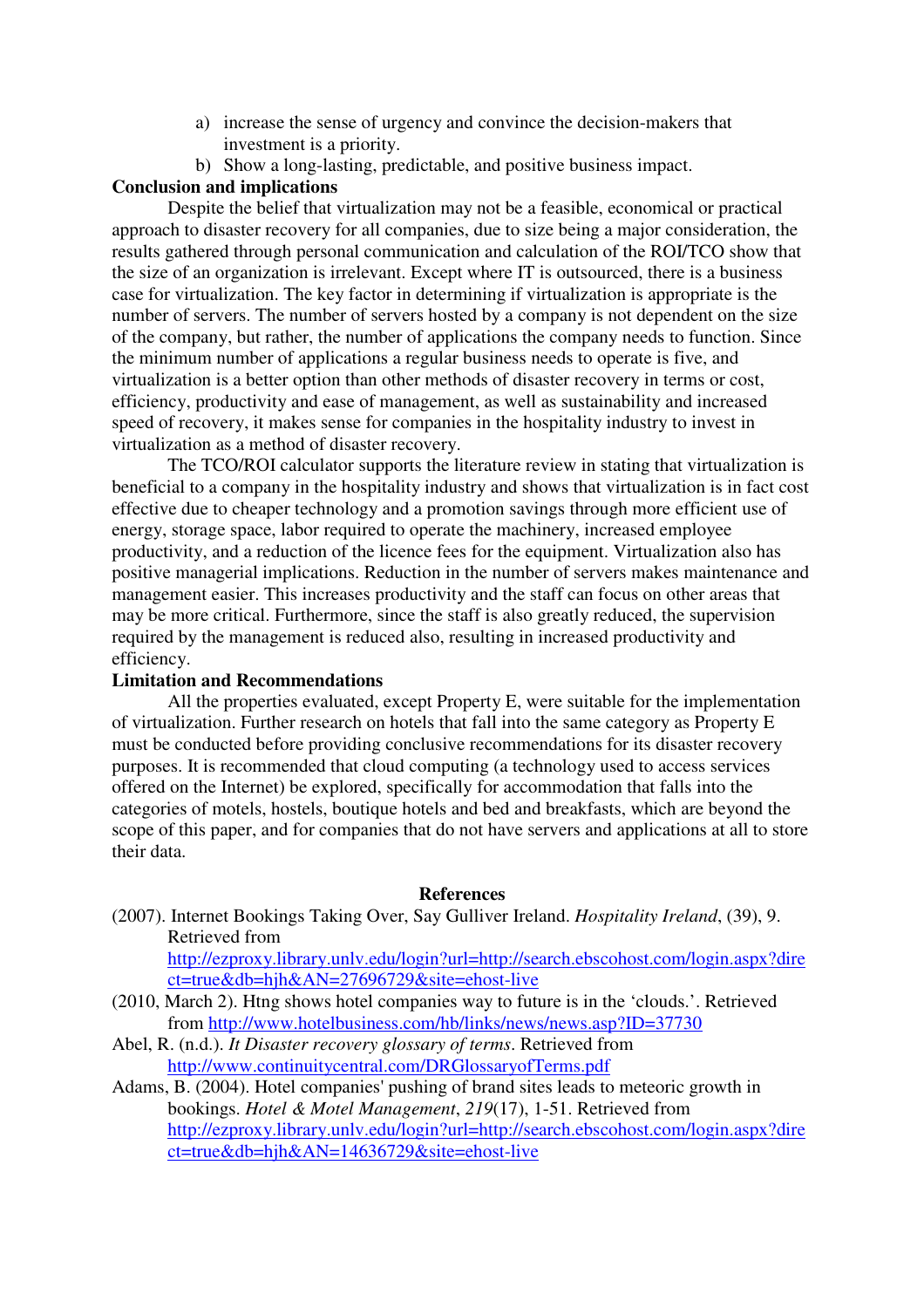- Adeshiyan, T., Attanasio, T.R., Farr, E.M., Harper, R.E., Pelleg, D., Schulz, C., Spainhower, L.F., Ta-Shma, P., Tomek, L.A. (2009). Using Virtualization for high availability and disaster recovery. *IBM Journal of Research and Development*, *53*(4), Retrieved from http://www.research.ibm.com/journal/rdimg.html
- ACP. (2000, October). Downtime costs by industry. Retrieved from http://www.acp-wastate.org/resourcedoc/Downtime\_Costs.pdf
- Berenfeld, M. (n.d.). Disaster preparedness: how to develop a business continuity plan (case study)*.*Retrieved from EMC Databases
- Bharadwaj, A., Keil, M., Mähring, M. (2009). Effects of information technology failures on the market value of firms. *Journal of Strategic Information Systems, 18(2),* Retrieved from http://www.sciencedirect.com/science? ob=ArticleURL& udi=B6VG3-4WBB6WR-

1& user=10& coverDate=06%2F30%2F2009& rdoc=1& fmt=high& orig=search &\_sort=d&\_docanchor=&view=c&\_searchStrId=1265954650&\_rerunOrigin=google &  $acct=CO00050221$ & version=1& urlVersion=0& userid=10&md5=3d159300c82 fd3f678048de636cb87ba

- Bolton, D. (2010). *Definition of virtualization*. Retrieved from http://cplus.about.com/od/glossar1/g/virtualization.htm
- Bort, J. (2004, August 24). Do-it-yourself disaster recovery. *Network World*, 21(34), Retrieved from

http://ezproxy.library.unlv.edu/login?url=http://search.ebscohost.com/login.aspx?dire ct=true&db=buh&AN=14225807&site=bsi-live

- Caserotti, L., Coutinho, N., Cagle, S., Foltyniewizc, R., Engel, P., Sachdeva, G., Qureshi, B., Parkel, B., et. al. (2001, September 7). Business continuity and disaster recovery: reference guide (white paper). Retrieved from EMC Databases
- Cisco Systems, Inc. (2004). EMC and Cisco: building disaster recovery and business continuance solutions (white paper). Retrieved from EMC Databases
- Citrix. (2009, June). Technical and commercial comparison of citrix xenserver and vmware (white paper). Retrieved from http://www.citrix.com/site/resources/dynamic/salesdocs/XS\_vs\_VMware\_comparison .pdf
- Chathoth, P.K. (2006). The Impact of information technology on hotel operations, service management and transaction costs: a conceptual framework for full-service hotel firms. *International Journal of Hospitality Management*, 26(2), Retrieved from http://ezproxy.library.unlv.edu/login?url=http://search.ebscohost.com/login.aspx?dire ct=true&db=hjh&AN=24087911&site=ehost-live doi: 10.1016/j.ijhm.2006.03.004
- Chickowski, E. (2009, September). Evolution of virtualization. *Baseline*, (29), Retrieved from http://ezproxy.library.unlv.edu/login?url=http://search.ebscohost.com/login.aspx?dire ct=true&db=buh&AN=44104087&site=bsi-live
- Dorion, P. (2010, January 10). IT disaster recovery strategies: dr planning trends for 2010. Retrieved from http://searchdisasterrecovery.techtarget.com/news/article/0,289142,sid190\_gci137807 0,00.html
- Dubie, D. (2009, May 20). Virtualization cost savings hard to come by, interop survey finds. Retrieved from http://www.infoworld.com/d/virtualization/virtualization-costsavings-hard-come-interop-survey-finds-196?r=461
- Finance New Mexico. (2010). *Glossary*. Retrieved from http://www.financenewmexico.org/glossary.html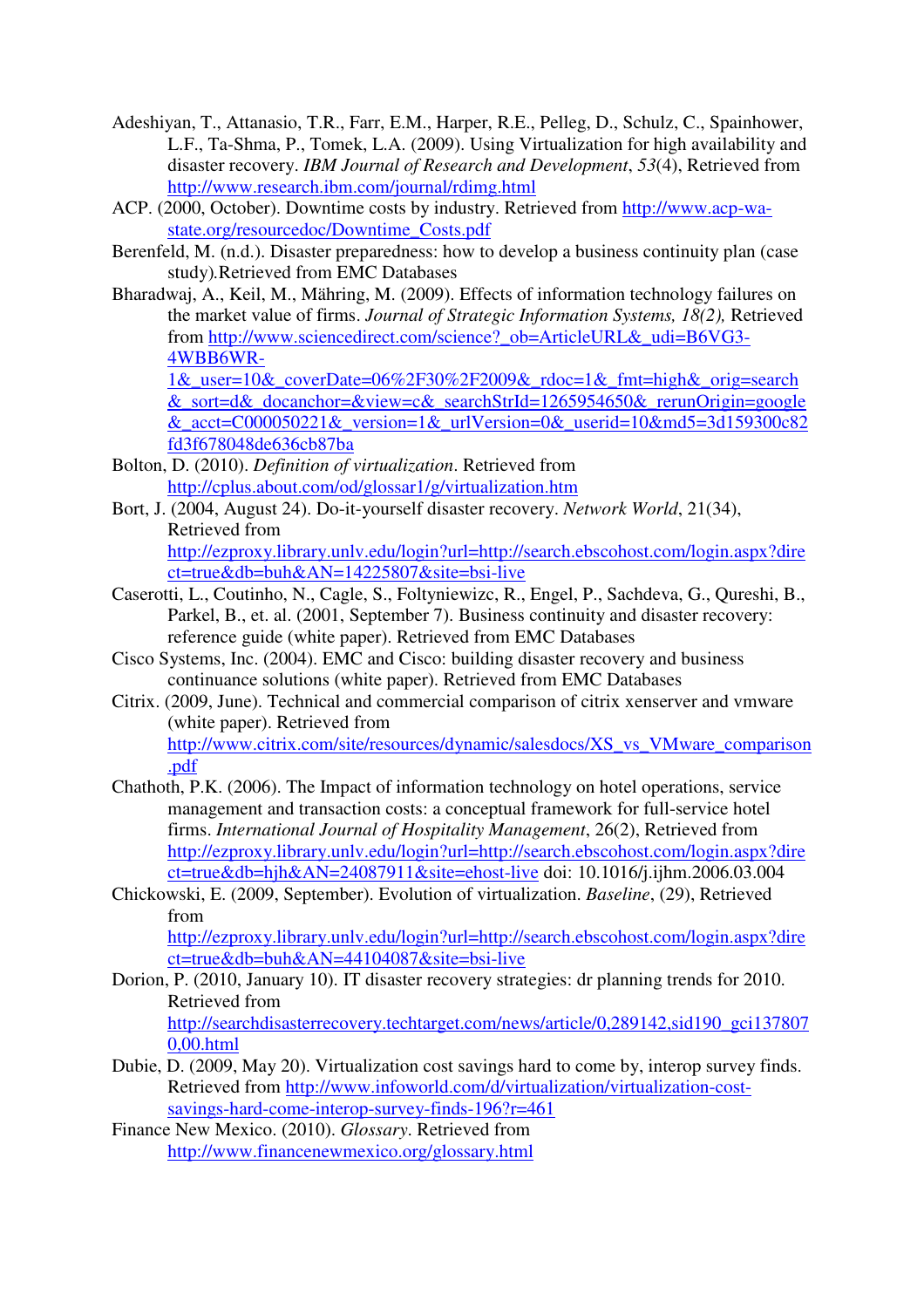- Geisa, E. (2006). Data centre virtualization q&a. Retrieved from http://www.f5.com/pdf/white-papers/dc-virtualization-wp.pdf
- Gittlen, S. (2010, February 8). Virtualization: beware of server overload. *Computerworld*, *44*(3), Retrieved from

http://ezproxy.library.unlv.edu/login?url=http://search.ebscohost.com/login.aspx?dire ct=true&db=buh&AN=48169800&site=bsi-live

- Greiner, L. (2009, August). *Virtual computing overview (white paper).* Retrieved from http://www.faulkner.com.ezproxy.library.unlv.edu/products/faulknerlibrary
- GSS America. (2009, November 13). Is Virtualization for everybody?. Retrieved from *http://www.gssamericainfo.com/is-virtualization-for-everybody/*
- Hardin, T. (2008). In Case of Disaster, Your E-Mail Will Survive. *Meeting News*, *32*(13), 15. Retrieved from

http://ezproxy.library.unlv.edu/login?url=http://search.ebscohost.com/login.aspx?dire ct=true&db=hjh&AN=33869185&site=ehost-live

- Hempell, C.e., Wendland, N.R. (1999). *Disaster recovery in hospitality... the risks in computerization and information management*. Retrieved from http://www.hotelonline.com/Trends/Andersen/1999\_DisasterRecovery.html
- Law, & Lau, R. (2000). The computer millennium bug's impact on the hotel industry: a case study of the Kowloon Hotel. *International Journal of Contemporary Hospitality Management*, *12*(3), 170. Retrieved from http://ezproxy.library.unlv.edu/login?url=http://search.ebscohost.com/login.aspx?dire ct=true&db=hjh&AN=4728470&site=ehost-live
- Lorden, A.A., & Volpe, C. (2009, October 10). Industry outlook 2010: hotel & restaurant trends for the year ahead. *Hospitality Technology Magazine*, Retrieved from http://www.htmagazine.com/ME2/Sites/dirmod.asp?sid=&nm=&type=MultiPublishin g&mod=PublishingTitles&mid=3E19674330734FF1BBDA3D67B50C82F1&tier=4 &id=F6DE6C6B712244E7AE7E705A02A3F966&SiteID=AAED287C668148CCB1 0E4FBA73326A07
- Marks, G. (2009, October 30). Dell exec: straight talk on virtualization. *BusinessWeek Online*, Retrieved from http://ezproxy.library.unlv.edu/login?url=http://search.ebscohost.com/login.aspx?dire ct=true&db=buh&AN=44944555&site=bsi-live doi: 44944555
- MasterBase. (2009). *Glossary*. Retrieved from http://www.en.masterbase.com/support/glossary.asp
- Mello,Jr., J.P. (2009, August 3). Virtualization makes disaster recovery cheaper. Retrieved from

http://www.enterprisestorageforum.com/continuity/features/article.php/11570\_38329 71\_2/Virtualization-Makes-Disaster-Recovery-Cheaper.htm

- Microsoft. (2010, March 24). Microsoft license advisor :: product configuration. Retrieved from http://www.microsoft.com/licensing/MLA/product.aspx
- Nicholette, C., & Schmidt, J. (2001, April). Business continuity planning framework and description (white paper). Retrieved from EMC Databases

Nysveen, H., & Lexhagen, M. (2001). Effects of the Internet as a Channel for Bookings. A Study Among Swedish Hotels. *Information & Communication Technologies in Tourism 2001: Proceedings of the International Conference in Montreal, Canada, 2001*, 335-345. Retrieved from http://ezproxy.library.unlv.edu/login?url=http://search.ebscohost.com/login.aspx?dire ct=true&db=hjh&AN=18827368&site=ehost-live

Pendrous, R. (2006, January). It failures continue to pose the biggest risk for firms. *Food Manufacture*, *81*(1), Retrieved from